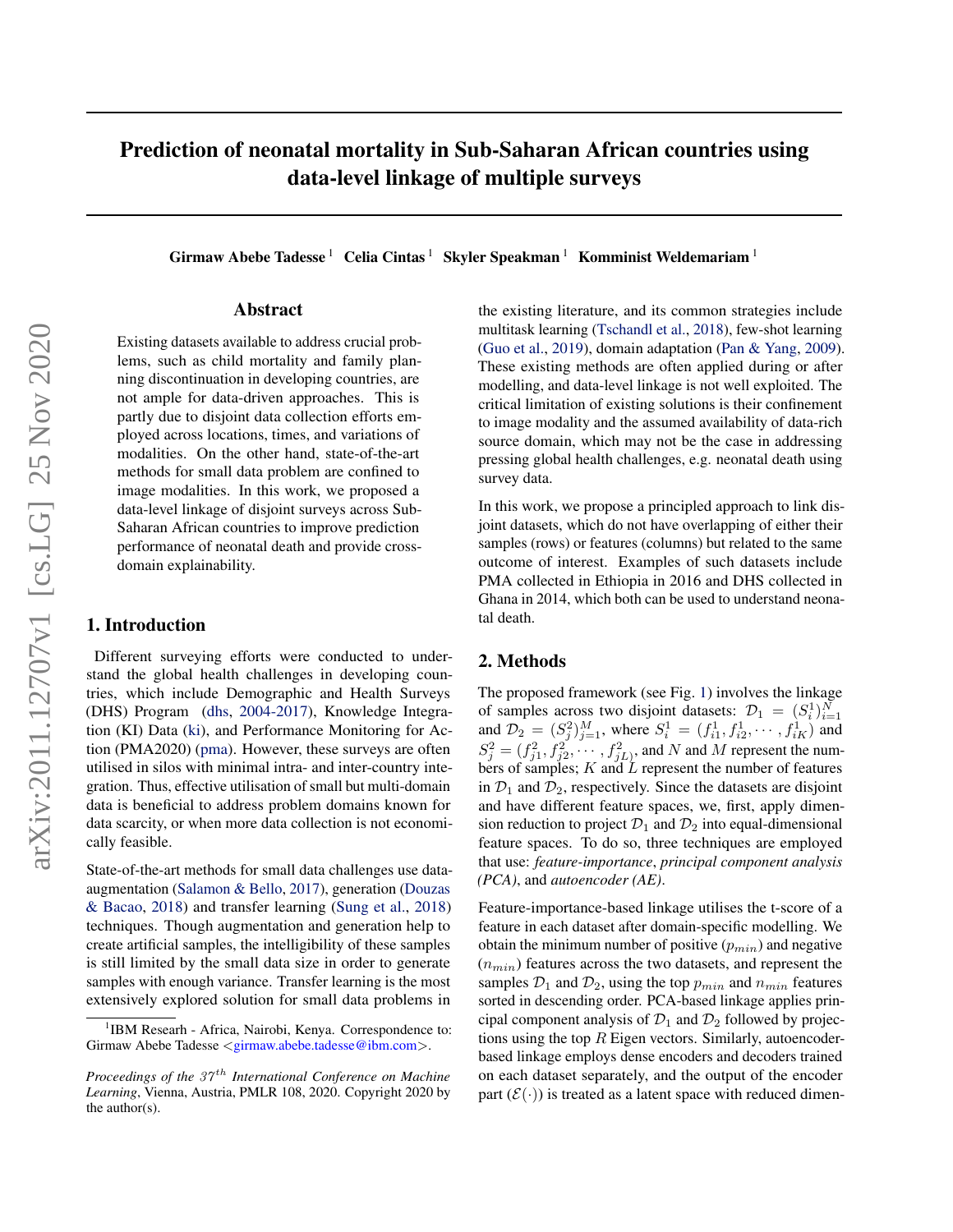<span id="page-1-0"></span>

Figure 1. Block diagram of the proposed data-level cross-domain linkage of disjoint datasets.

sion. The layer size of the encoder outputs in these two autoencoders is set to be  $R$ -dimensional. Any of the dimension reduction techniques results in R-dimensional  $\hat{\mathcal{D}}_1$  and  $\hat{\mathcal{D}}_2$  from  $\mathcal{D}_1$  and  $\mathcal{D}_2$ , respectively. The linkage matrix is obtained by applying Euclidean based distance computation for every pair of samples in  $\mathcal{D}_1$  and  $\mathcal{D}_2$ . Close neighbours for a sample are then identified in the other dataset from the distance metric, and the feature values of the neighbors are the median-aggregated and concatenated with the original feature space of a sample, resulting linked datasets  $\mathcal{D}_{12}$  and  $\mathcal{D}_{21}$ .

## 3. Experiments

We focus on the problem of neonatal death across Sub-Sahara African countries, and hence use datasets collected across two different efforts (DHS [\(dhs,](#page-2-0) [2004-2017\)](#page-2-0) and PMA [\(pma\)](#page-2-0)) in the following countries: Burkina Faso (BF), Ethiopia (ET), Ghana (GH), Kenya (KE) and Nigeria (NG). Due to the high imbalance between neonatal death and not (often 2-4%), we employed area under receiver operating characteristics (AUROC) as our performance metric.

Results shown in Table 1 demonstrate that the linkage mechanism helps to alleviate the prediction performance of neonatal death on PMA data of Ethiopia, when linked with DHS data of different countries, which were collected at different times and locations compared to the PMA. The PMA ET only achieves an AUROC of 45.9% expectedly due to its small size and high degree of imbalance. However, this performance is improved to 90.0% using the DHS ET, and improved further more to 94.1% by using the DHS data of Ghana. The 2-D PCA projections in Fig. 2 show the proposed linkage make the original data sparse and hence eases prediction. It has been shown that exploiting existing but disjoint datasets that were collected in different locations and times would help improve prediction performances in solving critical global healthcare challenges, where large

|                              | Linked with DHS of: |      |      |           |      |
|------------------------------|---------------------|------|------|-----------|------|
| Linking method               | EТ                  | ВF   | GН   | KF.       | NG   |
| Random                       | 60.6                | 633  | 64.5 | 494       | 54.9 |
| Feature importance           | 66.6                | 59.9 |      | 69.3 57.3 | 66.6 |
| Principal component analysis | 64.3                | 64.8 | 64.7 | 56.3      | 66.7 |
| Autoencoder                  | 90.0                | 90 Q | 94.1 | 84.6      | 861  |

Table 1. Increase in the neonatal death prediction on PMA data of Ethiopia when linked with DHS data of other African countries. Random linkage of samples is used as a baseline.



Figure 2. PCA projections of PMA data from Ethiopia (ET) before linkage is applied followed by the projections after PMA ET is linked with DHS of other african countries.

and unified data collection is often difficult and expensive. The proposed data-level linkage of these datasets helps to achieve that, and importantly, can be extended to other sectors beyond healthcare. Example includes understanding and monitoring of multiple sustainable development goals by exploiting data collected across different streams.